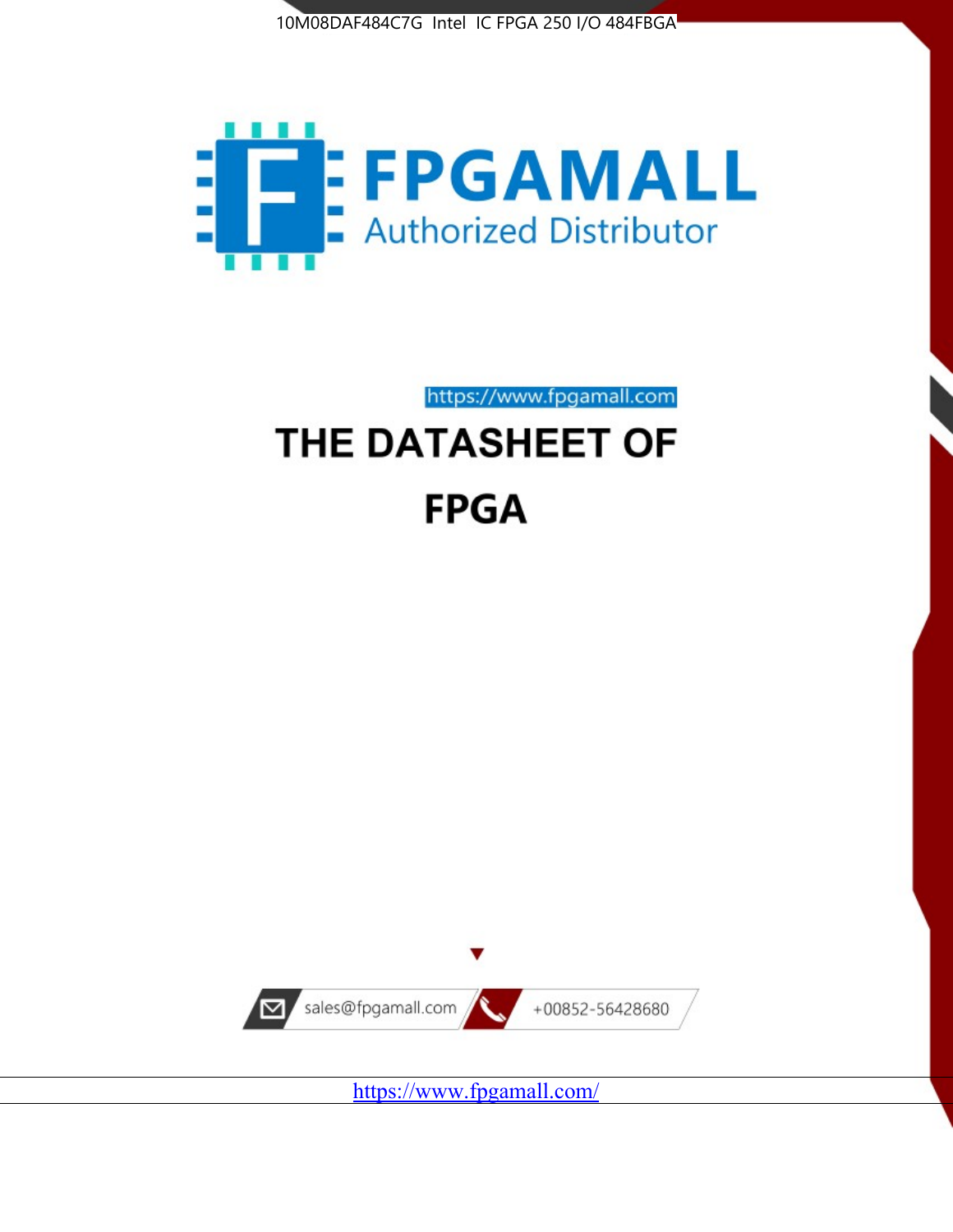10M08DAF484C7G Intel IC FPGA 250 I/O 484FBGA



# **Intel® MAX® 10 FPGA Device Overview**



**M10-OVERVIEW | 2017.12.15** Latest document on the web: **[PDF](https://www.altera.com/en_US/pdfs/literature/hb/max-10/m10_overview.pdf)** | **[HTML](https://www.altera.com/documentation/myt1396938463674.html)**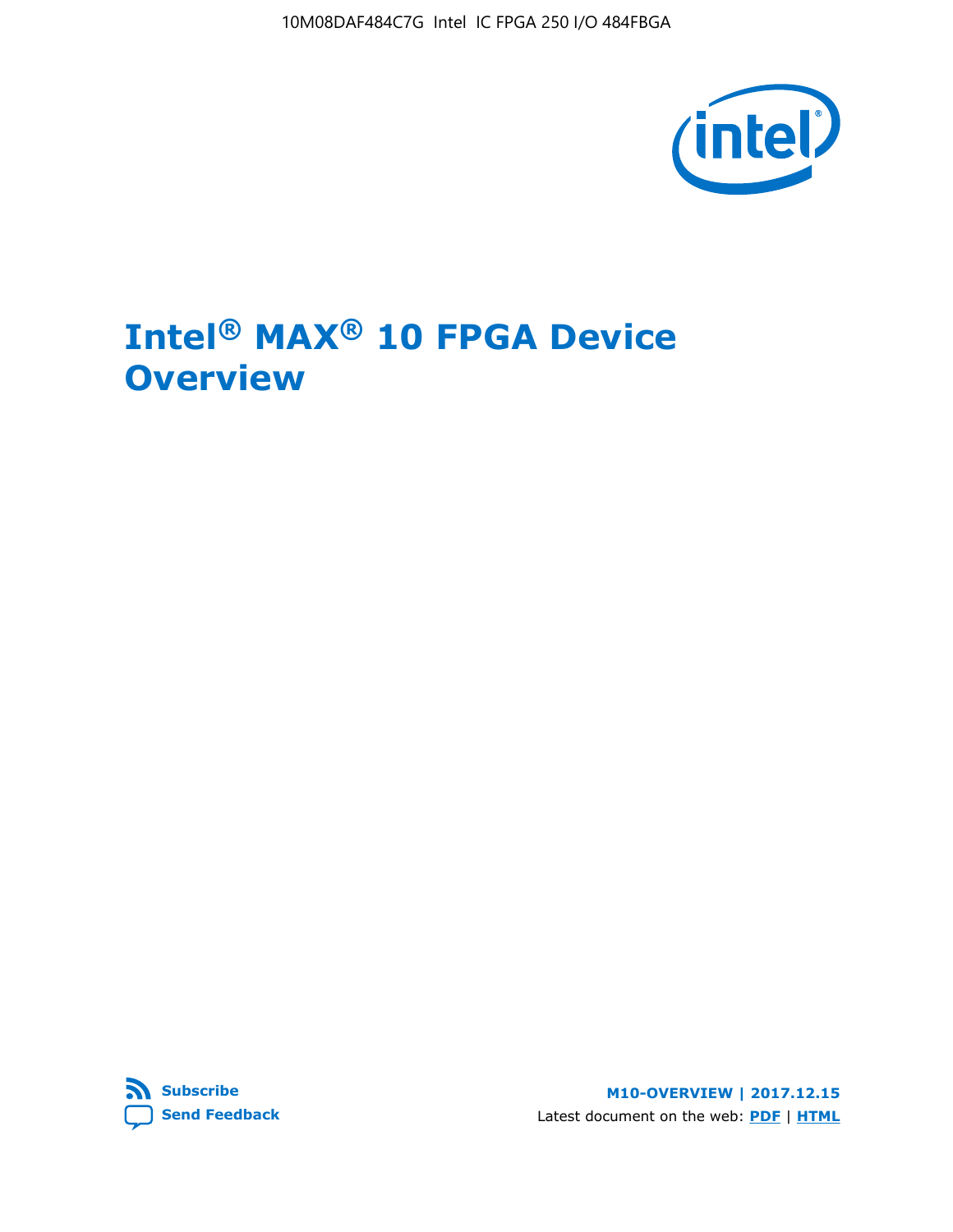

# **Contents**

| Intel® MAX® 10 FPGA Device Overview……………………………………………………………………………3  |  |
|--------------------------------------------------------------------|--|
|                                                                    |  |
|                                                                    |  |
|                                                                    |  |
|                                                                    |  |
|                                                                    |  |
|                                                                    |  |
|                                                                    |  |
|                                                                    |  |
|                                                                    |  |
|                                                                    |  |
|                                                                    |  |
|                                                                    |  |
|                                                                    |  |
|                                                                    |  |
|                                                                    |  |
|                                                                    |  |
|                                                                    |  |
|                                                                    |  |
|                                                                    |  |
| Document Revision History for Intel MAX 10 FPGA Device Overview 13 |  |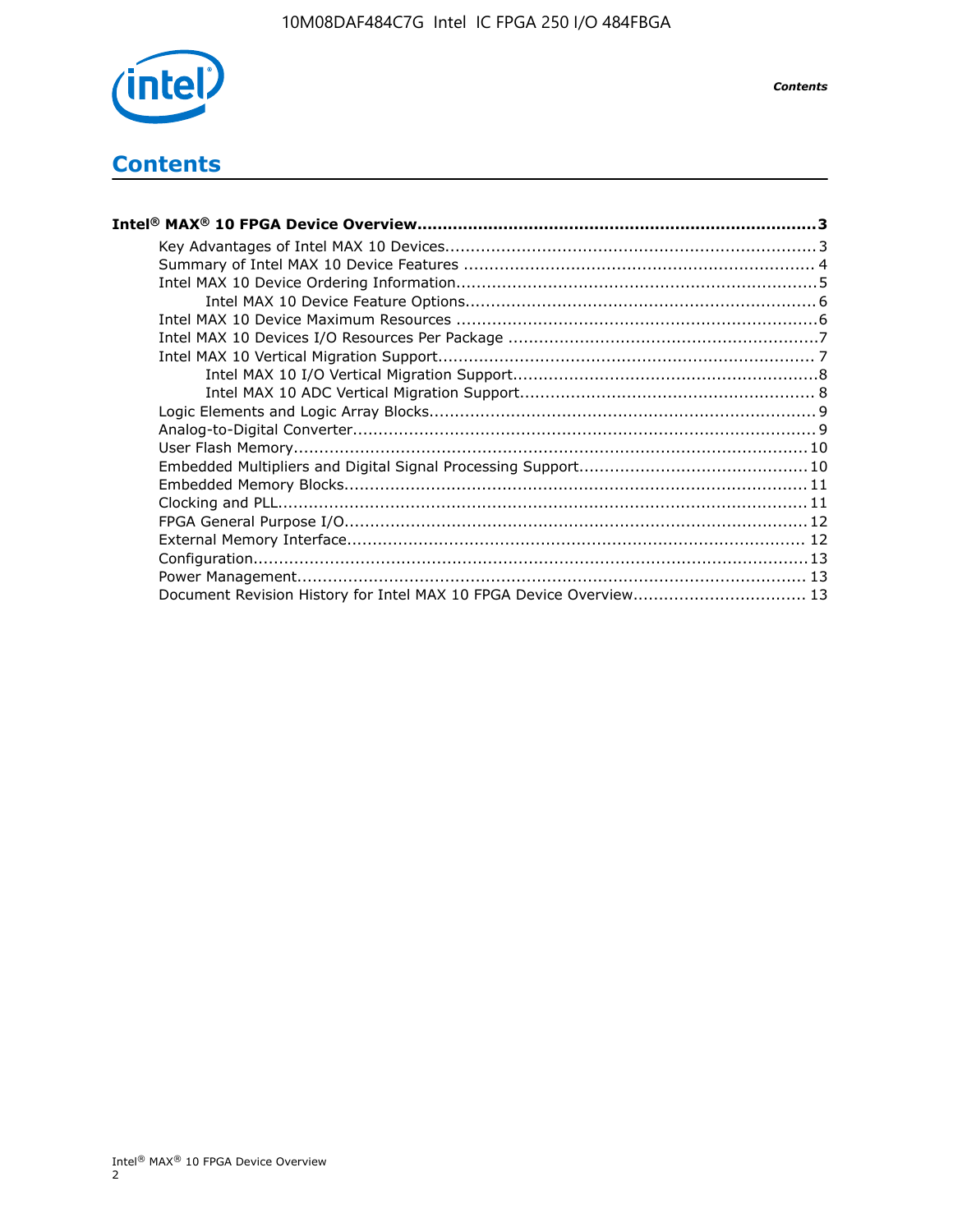

# **Intel® MAX® 10 FPGA Device Overview**

Intel® MAX® 10 devices are single-chip, non-volatile low-cost programmable logic devices (PLDs) to integrate the optimal set of system components.

The highlights of the Intel MAX 10 devices include:

- Internally stored dual configuration flash
- User flash memory
- Instant on support
- Integrated analog-to-digital converters (ADCs)
- Single-chip Nios II soft core processor support

Intel MAX 10 devices are the ideal solution for system management, I/O expansion, communication control planes, industrial, automotive, and consumer applications.

#### **Related Links**

[Intel MAX 10 FPGA Device Datasheet](https://www.altera.com/documentation/mcn1397700832153.html#mcn1397643748870)

# **Key Advantages of Intel MAX 10 Devices**

## **Table 1. Key Advantages of Intel MAX 10 Devices**

| <b>Advantage</b>               | <b>Supporting Feature</b>                                                                                                                                                                                  |  |  |  |
|--------------------------------|------------------------------------------------------------------------------------------------------------------------------------------------------------------------------------------------------------|--|--|--|
| Simple and fast configuration  | Secure on-die flash memory enables device configuration in less than 10 ms                                                                                                                                 |  |  |  |
| Flexibility and integration    | Single device integrating PLD logic, RAM, flash memory, digital signal<br>processing (DSP), ADC, phase-locked loop (PLL), and I/Os<br>Small packages available from 3 mm $\times$ 3 mm                     |  |  |  |
| Low power                      | Sleep mode—significant standby power reduction and resumption in less than<br>$1 \text{ ms}$<br>Longer battery life—resumption from full power-off in less than 10 ms                                      |  |  |  |
| 20-year-estimated life cycle   | Built on TSMC's 55 nm embedded flash process technology                                                                                                                                                    |  |  |  |
| High productivity design tools | Intel Quartus <sup>®</sup> Prime Lite edition (no cost license)<br>Platform Designer (Standard) system integration tool<br>DSP Builder for Intel FPGAs<br>Nios <sup>®</sup> II Embedded Design Suite (EDS) |  |  |  |

Intel Corporation. All rights reserved. Intel, the Intel logo, Altera, Arria, Cyclone, Enpirion, MAX, Nios, Quartus and Stratix words and logos are trademarks of Intel Corporation or its subsidiaries in the U.S. and/or other countries. Intel warrants performance of its FPGA and semiconductor products to current specifications in accordance with Intel's standard warranty, but reserves the right to make changes to any products and services at any time without notice. Intel assumes no responsibility or liability arising out of the application or use of any information, product, or service described herein except as expressly agreed to in writing by Intel. Intel customers are advised to obtain the latest version of device specifications before relying on any published information and before placing orders for products or services. \*Other names and brands may be claimed as the property of others.

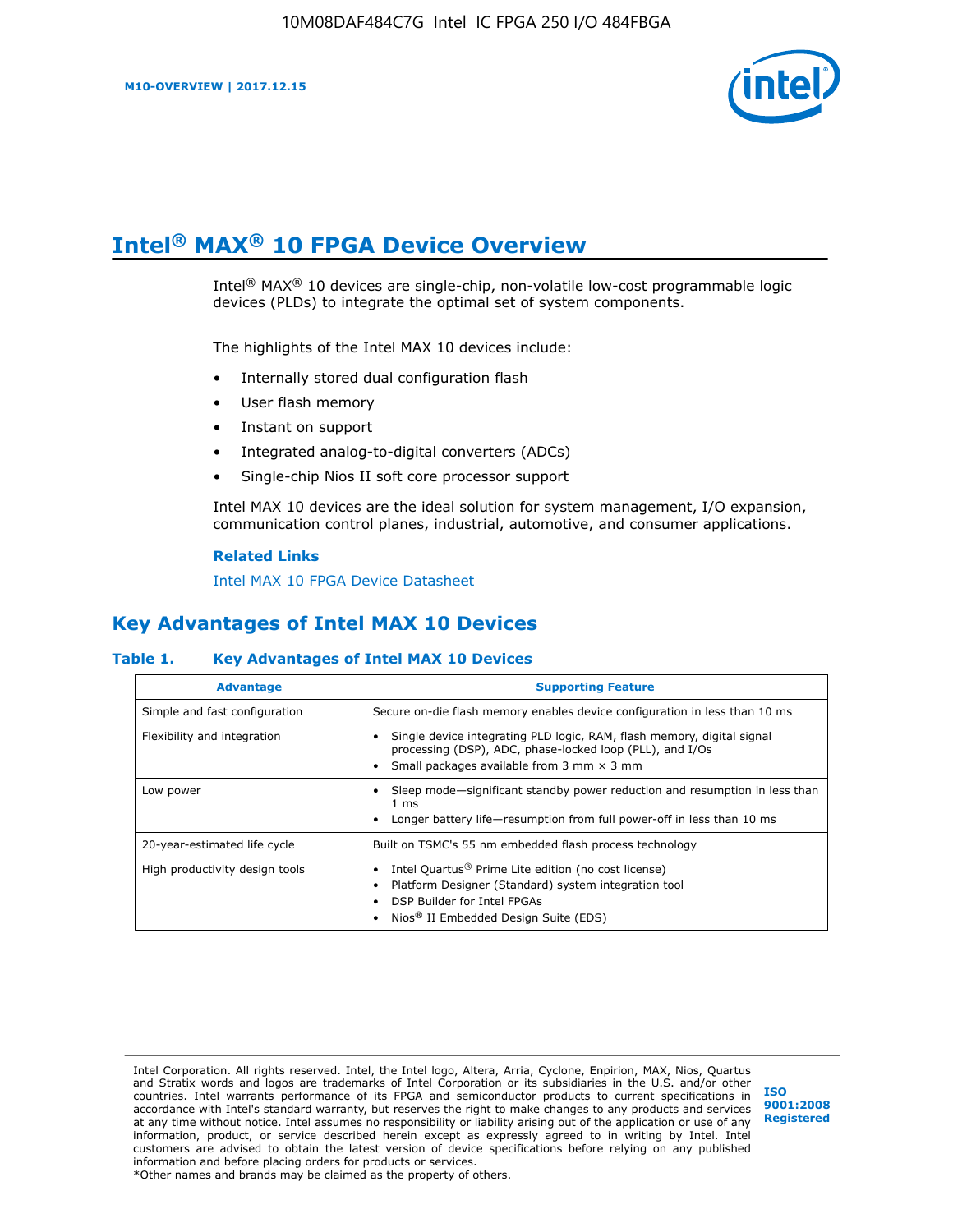

# **Summary of Intel MAX 10 Device Features**

## **Table 2. Summary of Features for Intel MAX 10 Devices**

| <b>Feature</b>                       | <b>Description</b>                                                                                                                                                                                                                                                               |
|--------------------------------------|----------------------------------------------------------------------------------------------------------------------------------------------------------------------------------------------------------------------------------------------------------------------------------|
| Technology                           | 55 nm TSMC Embedded Flash (Flash + SRAM) process technology                                                                                                                                                                                                                      |
| Packaging                            | Low cost, small form factor packages-support multiple packaging<br>technologies and pin pitches<br>Multiple device densities with compatible package footprints for seamless<br>migration between different device densities<br>RoHS6-compliant                                  |
| Core architecture                    | 4-input look-up table (LUT) and single register logic element (LE)<br>LEs arranged in logic array block (LAB)<br>$\bullet$<br>Embedded RAM and user flash memory<br>Clocks and PLLs<br>$\bullet$<br>Embedded multiplier blocks<br>$\bullet$<br>General purpose I/Os<br>$\bullet$ |
| Internal memory blocks               | M9K-9 kilobits (Kb) memory blocks<br>$\bullet$<br>Cascadable blocks to create RAM, dual port, and FIFO functions<br>$\bullet$                                                                                                                                                    |
| User flash memory (UFM)              | User accessible non-volatile storage<br>$\bullet$<br>High speed operating frequency<br>$\bullet$<br>Large memory size<br>High data retention<br>$\bullet$<br>Multiple interface option<br>$\bullet$                                                                              |
| Embedded multiplier blocks           | One $18 \times 18$ or two 9 $\times$ 9 multiplier modes<br>$\bullet$<br>Cascadable blocks enabling creation of filters, arithmetic functions, and image<br>processing pipelines                                                                                                  |
| <b>ADC</b>                           | 12-bit successive approximation register (SAR) type<br>$\bullet$<br>Up to 17 analog inputs<br>$\bullet$<br>Cumulative speed up to 1 million samples per second (MSPS)<br>Integrated temperature sensing capability                                                               |
| Clock networks                       | Global clocks support<br>$\bullet$<br>High speed frequency in clock network                                                                                                                                                                                                      |
| Internal oscillator                  | Built-in internal ring oscillator                                                                                                                                                                                                                                                |
| PLLs                                 | Analog-based<br>Low jitter<br>$\bullet$<br>High precision clock synthesis<br>Clock delay compensation<br>$\bullet$<br>Zero delay buffering<br>$\bullet$<br>Multiple output taps<br>٠                                                                                             |
| General-purpose I/Os (GPIOs)         | Multiple I/O standards support<br>$\bullet$<br>On-chip termination (OCT)<br>$\bullet$<br>Up to 830 megabits per second (Mbps) LVDS receiver, 800 Mbps LVDS<br>transmitter                                                                                                        |
| External memory interface (EMIF) (1) | Supports up to 600 Mbps external memory interfaces:<br>continued                                                                                                                                                                                                                 |

<sup>(1)</sup> EMIF is only supported in selected Intel MAX 10 device density and package combinations. Refer to the *External Memory Interface User Guide* for more information.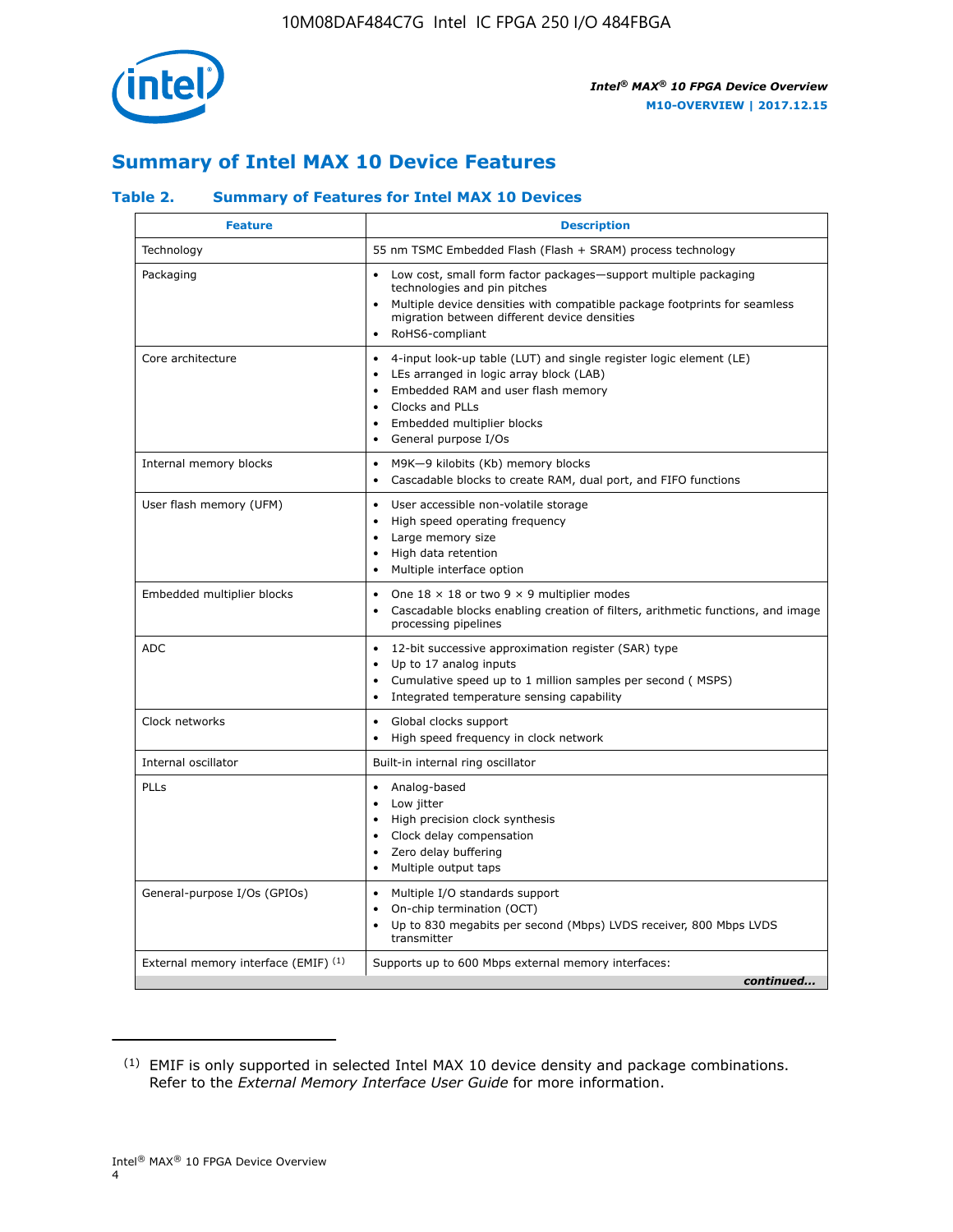

| <b>Feature</b>                | <b>Description</b>                                                                                                                                                                                                                                                                                                                                                                                                                               |  |  |  |
|-------------------------------|--------------------------------------------------------------------------------------------------------------------------------------------------------------------------------------------------------------------------------------------------------------------------------------------------------------------------------------------------------------------------------------------------------------------------------------------------|--|--|--|
|                               | DDR3, DDR3L, DDR2, LPDDR2 (on 10M16, 10M25, 10M40, and 10M50.)<br>SRAM (Hardware support only)<br><i>Note:</i> For 600 Mbps performance, -6 device speed grade is required.<br>Performance varies according to device grade (commercial, industrial, or<br>automotive) and device speed grade $(-6 \text{ or } -7)$ . Refer to the <i>Intel MAX</i><br>10 FPGA Device Datasheet or External Memory Interface Spec Estimator<br>for more details. |  |  |  |
| Configuration                 | Internal configuration<br>JTAG<br>٠<br>Advanced Encryption Standard (AES) 128-bit encryption and compression<br>options<br>Flash memory data retention of 20 years at 85 $^{\circ}$ C                                                                                                                                                                                                                                                            |  |  |  |
| Flexible power supply schemes | Single- and dual-supply device options<br>Dynamically controlled input buffer power down<br>Sleep mode for dynamic power reduction                                                                                                                                                                                                                                                                                                               |  |  |  |

# **Intel MAX 10 Device Ordering Information**

#### **Figure 1. Sample Ordering Code and Available Options for Intel MAX 10 Devices**



*Note:* The –I6 and –A6 speed grades of the Intel MAX 10 FPGA devices are not available by default in the Intel Quartus Prime software. Contact your local Intel sales representatives for support.

#### **Related Links**

#### [Intel FPGA Product Selector](http://www.altera.com/products/selector/psg-selector.html)

Provides the latest information about Intel FPGAs.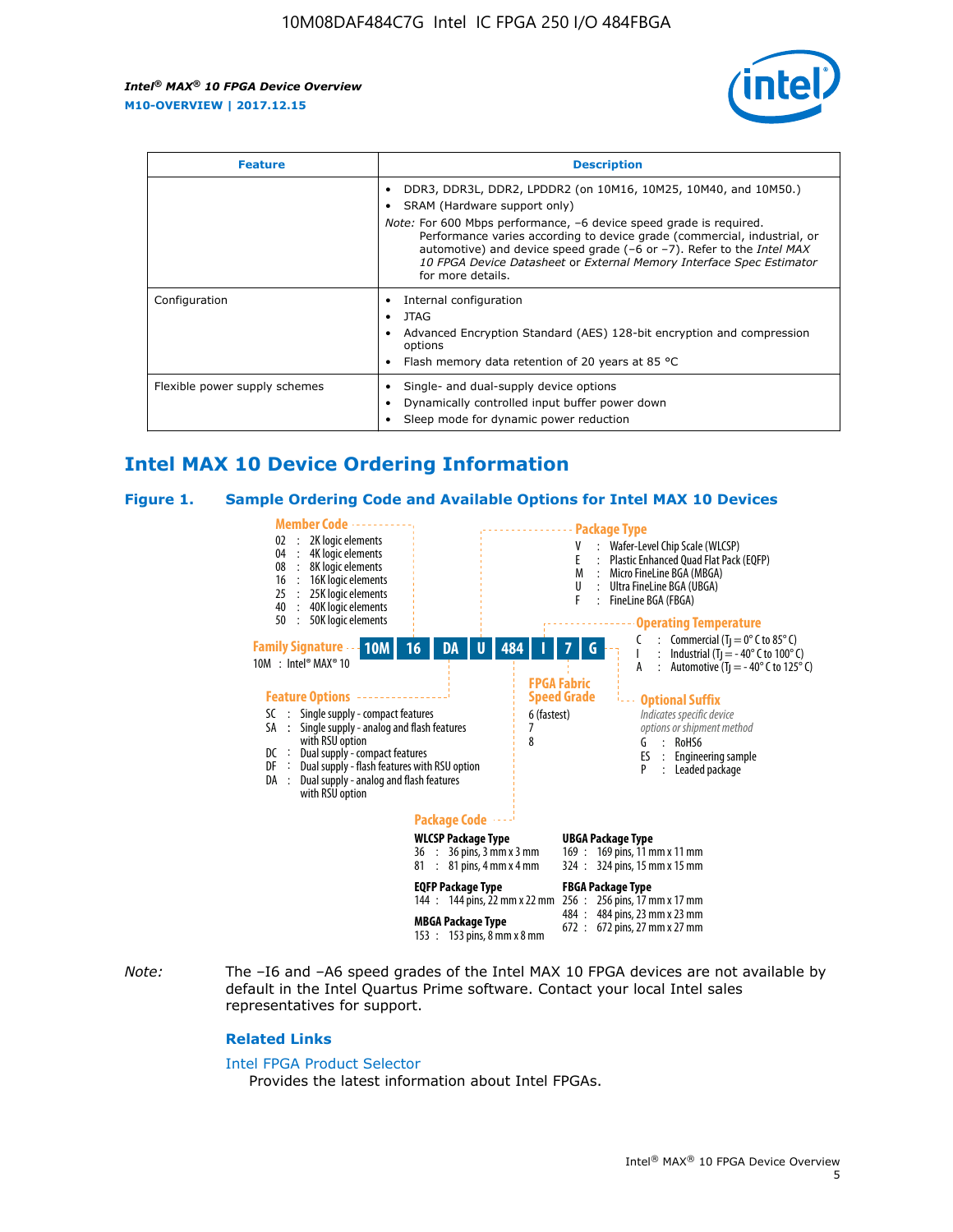

## **Intel MAX 10 Device Feature Options**

## **Table 3. Feature Options for Intel MAX 10 Devices**

| <b>Option</b> | <b>Feature</b>                                                                                                                                                                          |
|---------------|-----------------------------------------------------------------------------------------------------------------------------------------------------------------------------------------|
| Compact       | Devices with core architecture featuring single configuration image with self-configuration capability                                                                                  |
| Flash         | Devices with core architecture featuring:<br>Dual configuration image with self-configuration capability<br>Remote system upgrade capability<br>Memory initialization                   |
| Analog        | Devices with core architecture featuring:<br>Dual configuration image with self-configuration capability<br>Remote system upgrade capability<br>Memory initialization<br>Integrated ADC |

# **Intel MAX 10 Device Maximum Resources**

## **Table 4. Maximum Resource Counts for Intel MAX 10 Devices**

|                           | <b>Resource</b>                     | <b>Device</b>  |              |              |                |                |              |                |
|---------------------------|-------------------------------------|----------------|--------------|--------------|----------------|----------------|--------------|----------------|
|                           |                                     | <b>10M02</b>   | <b>10M04</b> | <b>10M08</b> | <b>10M16</b>   | <b>10M25</b>   | <b>10M40</b> | <b>10M50</b>   |
|                           | Logic Elements (LE) (K)             | $\overline{2}$ | 4            | 8            | 16             | 25             | 40           | 50             |
| M9K Memory (Kb)           |                                     | 108            | 189          | 378          | 549            | 675            | 1,260        | 1,638          |
|                           | User Flash Memory (Kb) (2)          | 96             | 1,248        | 1,376        | 2,368          | 3,200          | 5,888        | 5,888          |
| $18 \times 18$ Multiplier |                                     | 16             | 20           | 24           | 45             | 55             | 125          | 144            |
| <b>PLL</b>                |                                     | 2              | 2            | 2            | $\overline{4}$ | $\overline{4}$ | 4            | $\overline{4}$ |
| GPIO                      |                                     | 246            | 246          | 250          | 320            | 360            | 500          | 500            |
| <b>LVDS</b>               | Dedicated<br>Transmitter            | 15             | 15           | 15           | 22             | 24             | 30           | 30             |
|                           | Emulated<br>Transmitter             | 114            | 114          | 116          | 151            | 171            | 241          | 241            |
|                           | Dedicated Receiver                  | 114            | 114          | 116          | 151            | 171            | 241          | 241            |
|                           | <b>Internal Configuration Image</b> | $\mathbf{1}$   | 2            | 2            | $\overline{2}$ | 2              | 2            | $\overline{2}$ |
| <b>ADC</b>                |                                     |                | 1            | 1            | $\mathbf{1}$   | 2              | 2            | 2              |

<sup>(2)</sup> The maximum possible value including user flash memory and configuration flash memory. For more information, refer to [Intel MAX 10 User Flash Memory User Guide](https://www.altera.com/documentation/vgo1395753117436.html#vgo1395811844282).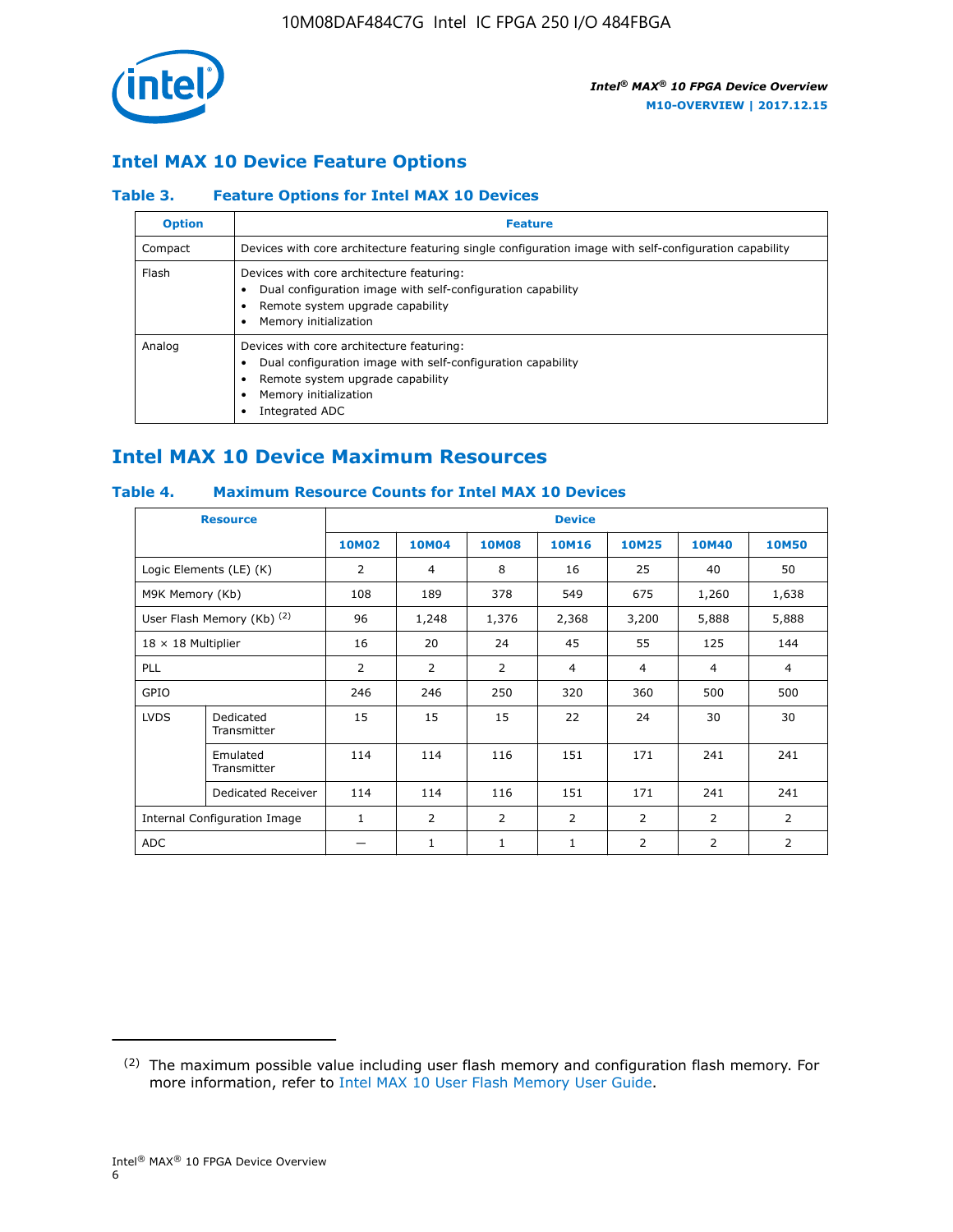

# **Intel MAX 10 Devices I/O Resources Per Package**

## **Table 5. Package Plan for Intel MAX 10 Single Power Supply Devices**

| <b>Device</b> |                   | <b>Package</b>                     |                      |                             |                                      |  |  |  |
|---------------|-------------------|------------------------------------|----------------------|-----------------------------|--------------------------------------|--|--|--|
|               | <b>Type</b>       | M153<br>153-pin MBGA               | U169<br>169-pin UBGA | <b>U324</b><br>324-pin UBGA | E144<br>144-pin EQFP                 |  |  |  |
|               | <b>Size</b>       | $8 \text{ mm} \times 8 \text{ mm}$ | 11 mm $\times$ 11 mm | 15 mm $\times$ 15 mm        | $22 \text{ mm} \times 22 \text{ mm}$ |  |  |  |
|               | <b>Ball Pitch</b> | $0.5$ mm                           | $0.8$ mm             | $0.8$ mm                    | $0.5$ mm                             |  |  |  |
| 10M02         |                   | 112                                | 130                  | 246                         | 101                                  |  |  |  |
| 10M04         |                   | 112                                | 130                  | 246                         | 101                                  |  |  |  |
| 10M08         |                   | 112                                | 246<br>130           |                             | 101                                  |  |  |  |
| 10M16         |                   | 246<br>130                         |                      |                             | 101                                  |  |  |  |
| 10M25         |                   |                                    |                      |                             | 101                                  |  |  |  |
| 10M40         |                   | –                                  |                      |                             | 101                                  |  |  |  |
| 10M50         |                   |                                    |                      |                             | 101                                  |  |  |  |

## **Table 6. Package Plan for Intel MAX 10 Dual Power Supply Devices**

| <b>Device</b> |                   | <b>Package</b> |                                                 |                                                                    |                         |                             |                             |  |  |
|---------------|-------------------|----------------|-------------------------------------------------|--------------------------------------------------------------------|-------------------------|-----------------------------|-----------------------------|--|--|
|               | <b>Type</b>       | <b>V36</b>     | <b>V81</b>                                      | <b>U324</b><br>36-pin WLCSP 81-pin WLCSP 324-pin UBGA 256-pin FBGA | <b>F256</b>             | <b>F484</b><br>484-pin FBGA | <b>F672</b><br>672-pin FBGA |  |  |
|               | <b>Size</b>       |                | $3$ mm $\times$ 3 mm $\vert$ 4 mm $\times$ 4 mm | $15$ mm $\times$ 15<br>mm                                          | 17 mm $\times$ 17<br>mm | $23$ mm $\times$ 23<br>mm   | $27$ mm $\times$ 27<br>mm   |  |  |
|               | <b>Ball Pitch</b> | $0.4$ mm       | $0.4$ mm                                        | $0.8$ mm                                                           | 1.0 <sub>mm</sub>       | 1.0 <sub>mm</sub>           | 1.0 <sub>mm</sub>           |  |  |
| 10M02         |                   | 27             |                                                 | 160                                                                |                         |                             |                             |  |  |
| 10M04         |                   |                |                                                 | 246                                                                | 178                     |                             |                             |  |  |
| 10M08         |                   |                | 56                                              | 246                                                                | 178                     | 250                         |                             |  |  |
| 10M16         |                   |                |                                                 | 246                                                                | 178                     | 320                         |                             |  |  |
| 10M25         |                   |                |                                                 |                                                                    | 178                     | 360                         |                             |  |  |
| 10M40         |                   |                |                                                 |                                                                    | 178                     | 360                         | 500                         |  |  |
| 10M50         |                   |                |                                                 |                                                                    | 178                     | 360                         | 500                         |  |  |

## **Related Links**

- [Intel MAX 10 General Purpose I/O User Guide](https://www.altera.com/documentation/sam1393999966669.html#sam1394000084476)
- [Intel MAX 10 High-Speed LVDS I/O User Guide](https://www.altera.com/documentation/sam1394433606063.html#sam1394433911642)

# **Intel MAX 10 Vertical Migration Support**

Vertical migration supports the migration of your design to other Intel MAX 10 devices of different densities in the same package with similar I/O and ADC resources.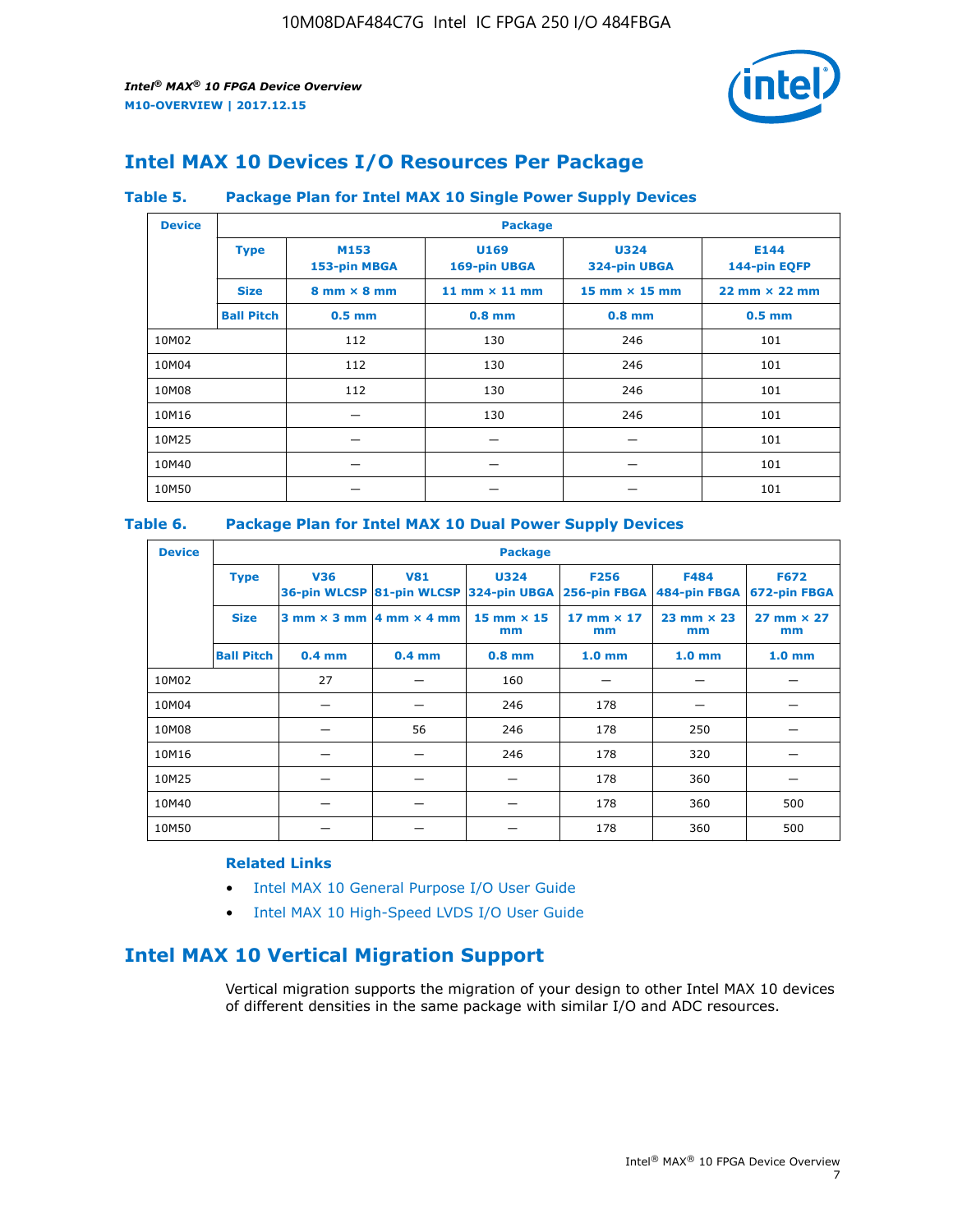

## **Intel MAX 10 I/O Vertical Migration Support**

#### **Figure 2. Migration Capability Across Intel MAX 10 Devices**

- The arrows indicate the migration paths. The devices included in each vertical migration path are shaded. Non-migratable devices are omitted. Some packages have several migration paths. Devices with lesser I/O resources in the same path have lighter shades.
- To achieve the full I/O migration across product lines in the same migration path, restrict I/Os usage to match the product line with the lowest I/O count.

|               | <b>Package</b>                   |            |      |      |             |                  |                                    |      |      |
|---------------|----------------------------------|------------|------|------|-------------|------------------|------------------------------------|------|------|
| <b>Device</b> | <b>V36</b>                       | <b>V81</b> | M153 | U169 | <b>U324</b> | F <sub>256</sub> | E144                               | F484 | F672 |
| 10M02         |                                  |            |      |      | 7           |                  |                                    |      |      |
| 10M04         |                                  |            |      |      |             |                  |                                    |      |      |
| 10M08         |                                  |            |      |      |             |                  |                                    |      |      |
| 10M16         |                                  |            |      |      |             |                  |                                    |      |      |
| 10M25         |                                  |            |      |      |             |                  |                                    |      |      |
| 10M40         |                                  |            |      |      |             |                  |                                    |      |      |
| 10M50         |                                  |            |      |      |             |                  |                                    |      |      |
|               | <b>Dual Power Supply Devices</b> |            |      |      |             |                  | <b>Single Power Supply Devices</b> |      |      |

*Note:* To verify the pin migration compatibility, use the Pin Migration View window in the Intel Quartus Prime software Pin Planner.

## **Intel MAX 10 ADC Vertical Migration Support**

#### **Figure 3. ADC Vertical Migration Across Intel MAX 10 Devices**

The arrows indicate the ADC migration paths. The devices included in each vertical migration path are shaded.

|                                                                                                                                                                                                                         | Package          |      |      |                  |      |             |      |  |
|-------------------------------------------------------------------------------------------------------------------------------------------------------------------------------------------------------------------------|------------------|------|------|------------------|------|-------------|------|--|
| <b>Device</b>                                                                                                                                                                                                           | M <sub>153</sub> | U169 | U324 | F <sub>256</sub> | E144 | <b>F484</b> | F672 |  |
| 10M04                                                                                                                                                                                                                   |                  |      |      |                  |      |             |      |  |
| 10M08                                                                                                                                                                                                                   |                  |      |      |                  |      |             |      |  |
| 10M16                                                                                                                                                                                                                   |                  |      |      |                  |      |             |      |  |
| 10M25                                                                                                                                                                                                                   |                  |      |      |                  |      |             |      |  |
| 10M40                                                                                                                                                                                                                   |                  |      |      |                  |      |             |      |  |
| 10M50                                                                                                                                                                                                                   |                  |      |      |                  |      |             |      |  |
| <b>Dual ADC Device:</b> Each ADC (ADC1 and ADC2) supports 1 dedicated analog input pin and 8 dual function pins.<br>Single ADC Device: Single ADC that supports 1 dedicated analog input pin and 16 dual function pins. |                  |      |      |                  |      |             |      |  |

**Single ADC Device:** Single ADC that supports 1 dedicated analog input pin and 8 dual function pins.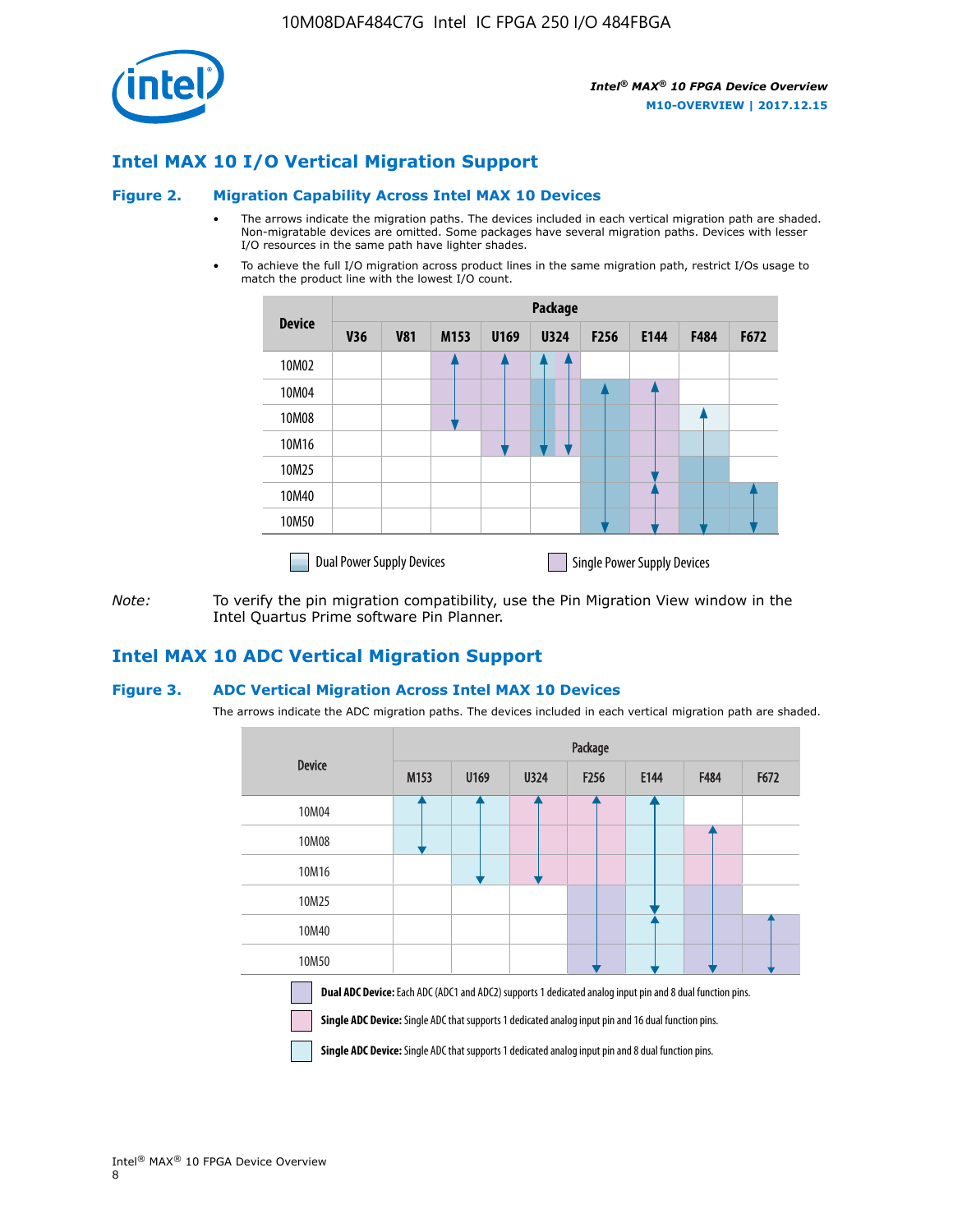

## **Table 7. Pin Migration Conditions for ADC Migration**

| <b>Source</b>     | <b>Target</b>     | <b>Migratable Pins</b>                                                                                            |
|-------------------|-------------------|-------------------------------------------------------------------------------------------------------------------|
| Single ADC device | Single ADC device | You can migrate all ADC input pins                                                                                |
| Dual ADC device   | Dual ADC device   |                                                                                                                   |
| Single ADC device | Dual ADC device   | One dedicated analog input pin.                                                                                   |
| Dual ADC device   | Single ADC device | Eight dual function pins from the ADC1 block of the<br>٠<br>source device to the ADC1 block of the target device. |

# **Logic Elements and Logic Array Blocks**

The LAB consists of 16 logic elements (LE) and a LAB-wide control block. An LE is the smallest unit of logic in the Intel MAX 10 device architecture. Each LE has four inputs, a four-input look-up table (LUT), a register, and output logic. The four-input LUT is a function generator that can implement any function with four variables.

#### **Figure 4. Intel MAX 10 Device Family LEs**



## **Analog-to-Digital Converter**

Intel MAX 10 devices feature up to two ADCs. You can use the ADCs to monitor many different signals, including on-chip temperature.

#### **Table 8. ADC Features**

| <b>Feature</b>             | <b>Description</b>                                                                                                                                                                                  |
|----------------------------|-----------------------------------------------------------------------------------------------------------------------------------------------------------------------------------------------------|
| 12-bit resolution          | Translates analog signal to digital data for information processing, computing,<br>data transmission, and control systems<br>Provides a 12-bit digital representation of the observed analog signal |
| Up to 1 MSPS sampling rate | Monitors single-ended external inputs with a cumulative sampling rate of 25<br>kilosamples per second to 1 MSPS in normal mode                                                                      |
|                            |                                                                                                                                                                                                     |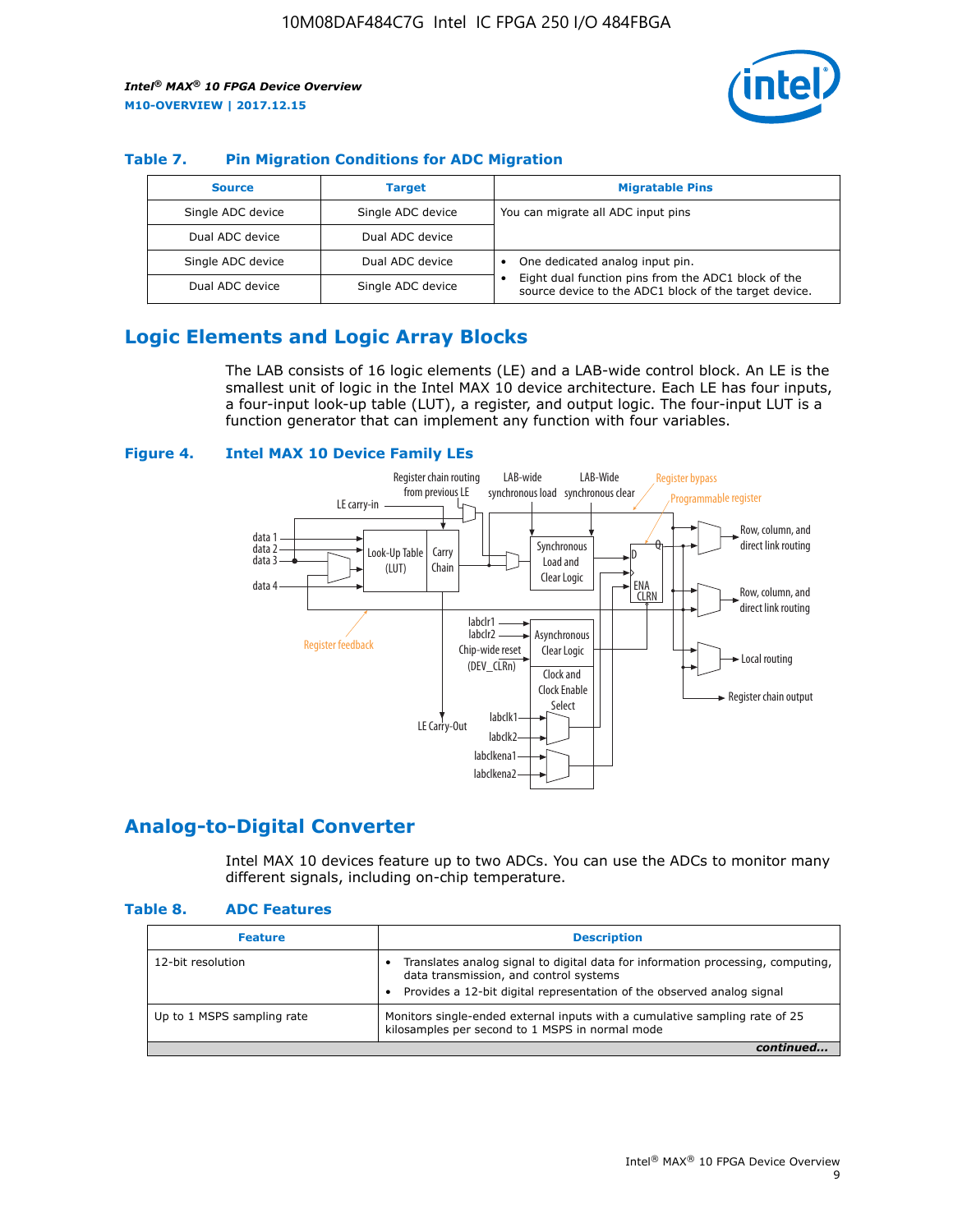

| <b>Feature</b>                                                  | <b>Description</b>                                                                                                                         |
|-----------------------------------------------------------------|--------------------------------------------------------------------------------------------------------------------------------------------|
| Up to 17 single-ended external inputs<br>for single ADC devices | One dedicated analog and 16 dual function input pins                                                                                       |
| Up to 18 single-ended external inputs<br>for dual ADC devices   | One dedicated analog and eight dual-function input pins in each ADC block<br>٠<br>Simultaneous measurement capability for dual ADC devices |
| On-chip temperature sensor                                      | Monitors external temperature data input with a sampling rate of up to 50<br>kilosamples per second                                        |

## **User Flash Memory**

The user flash memory (UFM) block in Intel MAX 10 devices stores non-volatile information.

UFM provides an ideal storage solution that you can access using Avalon Memory-Mapped (Avalon-MM) slave interface protocol.

#### **Table 9. UFM Features**

| <b>Features</b>     | <b>Capacity</b>                                                             |
|---------------------|-----------------------------------------------------------------------------|
| Endurance           | Counts to at least 10,000 program/erase cycles                              |
| Data retention      | 20 years at 85 °C<br>٠<br>10 years at 100 °C<br>$\bullet$                   |
| Operating frequency | Maximum 116 MHz for parallel interface and 7.25 MHz for<br>serial interface |
| Data length         | Stores data up to 32 bits length in parallel                                |

## **Embedded Multipliers and Digital Signal Processing Support**

Intel MAX 10 devices support up to 144 embedded multiplier blocks. Each block supports one individual  $18 \times 18$ -bit multiplier or two individual  $9 \times 9$ -bit multipliers.

With the combination of on-chip resources and external interfaces in Intel MAX 10 devices, you can build DSP systems with high performance, low system cost, and low power consumption.

You can use the Intel MAX 10 device on its own or as a DSP device co-processor to improve price-to-performance ratios of DSP systems.

You can control the operation of the embedded multiplier blocks using the following options:

- Parameterize the relevant IP cores with the Intel Quartus Prime parameter editor
- Infer the multipliers directly with VHDL or Verilog HDL

System design features provided for Intel MAX 10 devices: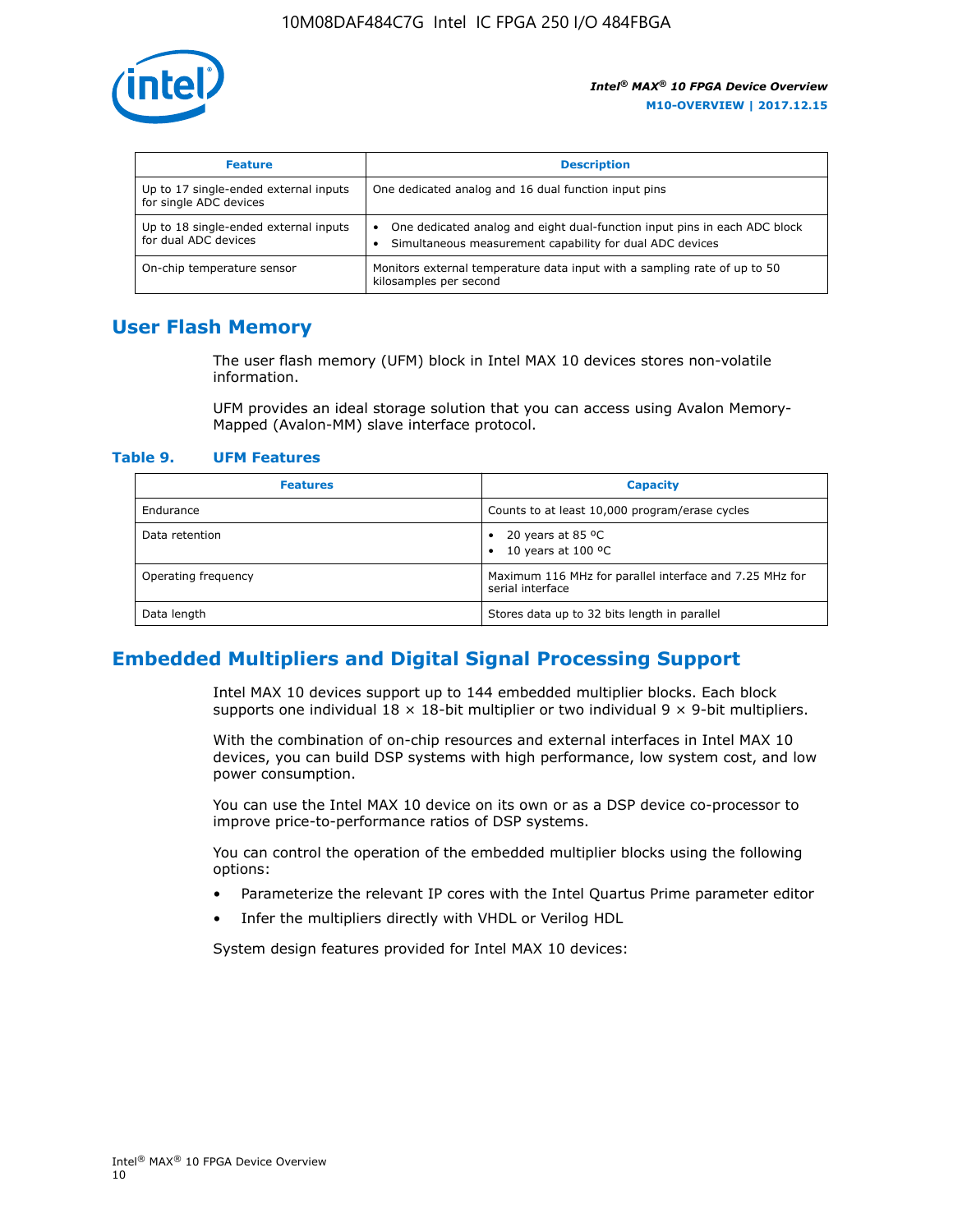

- DSP IP cores:
	- Common DSP processing functions such as finite impulse response (FIR), fast Fourier transform (FFT), and numerically controlled oscillator (NCO) functions
	- Suites of common video and image processing functions
- Complete reference designs for end-market applications
- DSP Builder for Intel FPGAs interface tool between the Intel Quartus Prime software and the MathWorks Simulink and MATLAB design environments
- DSP development kits

## **Embedded Memory Blocks**

The embedded memory structure consists of M9K memory blocks columns. Each M9K memory block of a Intel MAX 10 device provides 9 Kb of on-chip memory capable of operating at up to 284 MHz. The embedded memory structure consists of M9K memory blocks columns. Each M9K memory block of a Intel MAX 10 device provides 9 Kb of on-chip memory. You can cascade the memory blocks to form wider or deeper logic structures.

You can configure the M9K memory blocks as RAM, FIFO buffers, or ROM.

The Intel MAX 10 device memory blocks are optimized for applications such as high throughput packet processing, embedded processor program, and embedded data storage.

| <b>Operation Modes</b> | <b>Port Widths</b>                                                                       |
|------------------------|------------------------------------------------------------------------------------------|
| Single port            | $x1, x2, x4, x8, x9, x16, x18, x32, and x36$                                             |
| Simple dual port       | $x1, x2, x4, x8, x9, x16, x18, x32, and x36$                                             |
| True dual port         | $\times$ 1, $\times$ 2, $\times$ 4, $\times$ 8, $\times$ 9, $\times$ 16, and $\times$ 18 |

#### **Table 10. M9K Operation Modes and Port Widths**

## **Clocking and PLL**

Intel MAX 10 devices offer the following resources: global clock (GCLK) networks and phase-locked loops (PLLs) with a 116-MHz built-in oscillator.

Intel MAX 10 devices support up to 20 global clock (GCLK) networks with operating frequency up to 450 MHz. The GCLK networks have high drive strength and low skew.

The PLLs provide robust clock management and synthesis for device clock management, external system clock management, and I/O interface clocking. The high precision and low jitter PLLs offers the following features:

- Reduction in the number of oscillators required on the board
- Reduction in the device clock pins through multiple clock frequency synthesis from a single reference clock source
- Frequency synthesis
- On-chip clock de-skew
- Jitter attenuation
- Dynamic phase-shift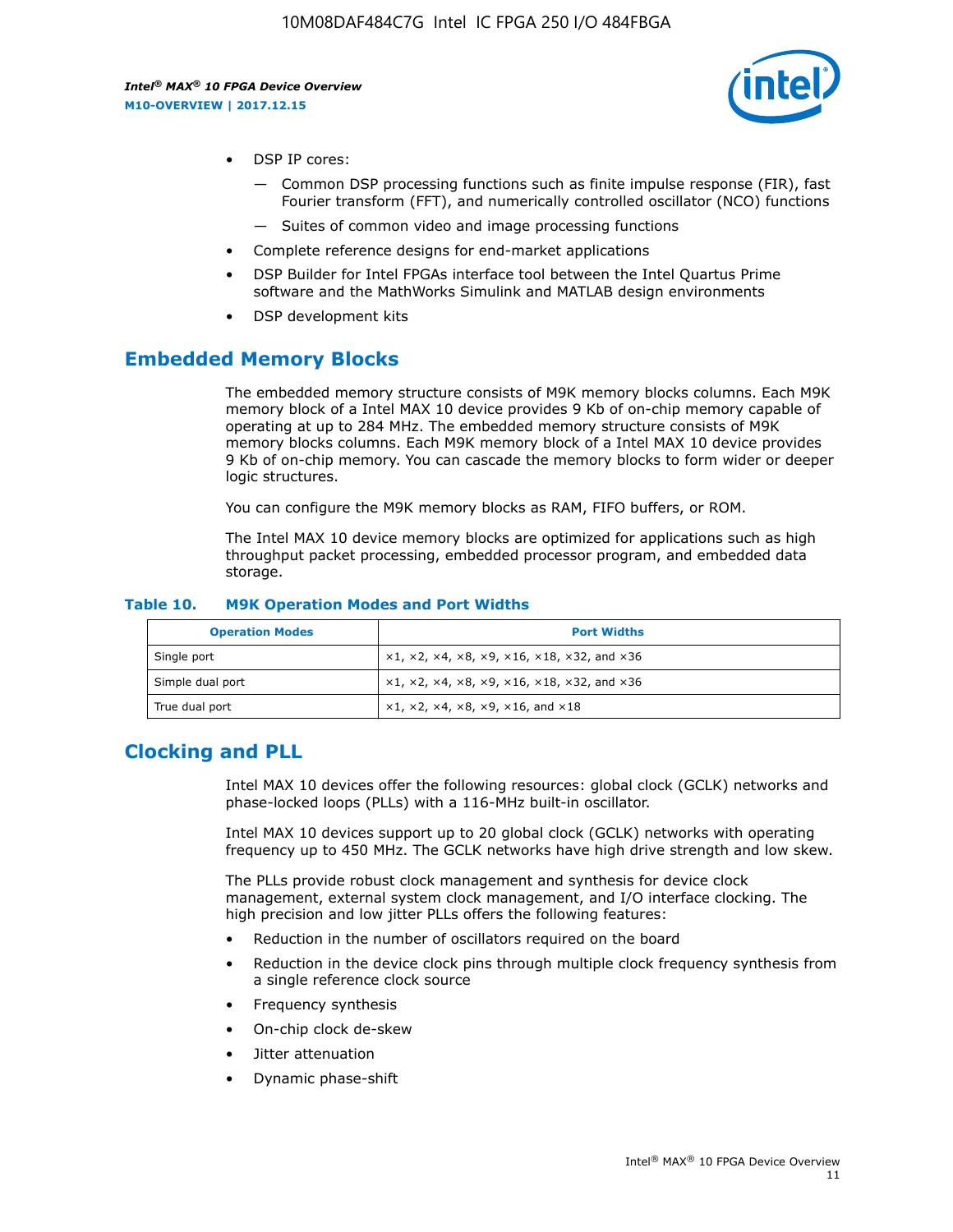

- Zero delay buffer
- Counter reconfiguration
- Bandwidth reconfiguration
- Programmable output duty cycle
- PLL cascading
- Reference clock switchover
- Driving of the ADC block

# **FPGA General Purpose I/O**

The Intel MAX 10 I/O buffers support a range of programmable features.

These features increase the flexibility of I/O utilization and provide an alternative to reduce the usage of external discrete components such as a pull-up resistor and a PCI clamp diode.

# **External Memory Interface**

Dual-supply Intel MAX 10 devices feature external memory interfaces solution that uses the I/O elements on the right side of the devices together with the UniPHY IP.

With this solution, you can create external memory interfaces to 16-bit SDRAM components with error correction coding (ECC).

*Note:* The external memory interface feature is available only for dual-supply Intel MAX 10 devices.

#### **Table 11. External Memory Interface Performance**

| <b>External Memory</b><br>Interface <sup>(3)</sup> | <b>I/O Standard</b> | <b>Maximum Width</b> | <b>Maximum Frequency (MHz)</b> |
|----------------------------------------------------|---------------------|----------------------|--------------------------------|
| <b>DDR3 SDRAM</b>                                  | SSTL-15             | 16 bit $+8$ bit ECC  | 303                            |
| <b>DDR3L SDRAM</b>                                 | SSTL-135            | 16 bit $+8$ bit ECC  | 303                            |
| <b>DDR2 SDRAM</b>                                  | SSTL-18             | 16 bit $+8$ bit ECC  | 200                            |
| LPDDR2 SDRAM                                       | $H SUL-12$          | 16 bit without ECC   | $200^{(4)}$                    |

## **Related Links**

[External Memory Interface Spec Estimator](http://www.altera.com/technology/memory/estimator/mem-emif-index.html)

Provides a parametric tool that allows you to find and compare the performance of the supported external memory interfaces in Intel FPGAs.

 $(3)$  The device hardware supports SRAM. Use your own design to interface with SRAM devices.

 $(4)$  To achieve the specified performance, constrain the memory device I/O and core power supply variation to within ±3%. By default, the frequency is 167 MHz.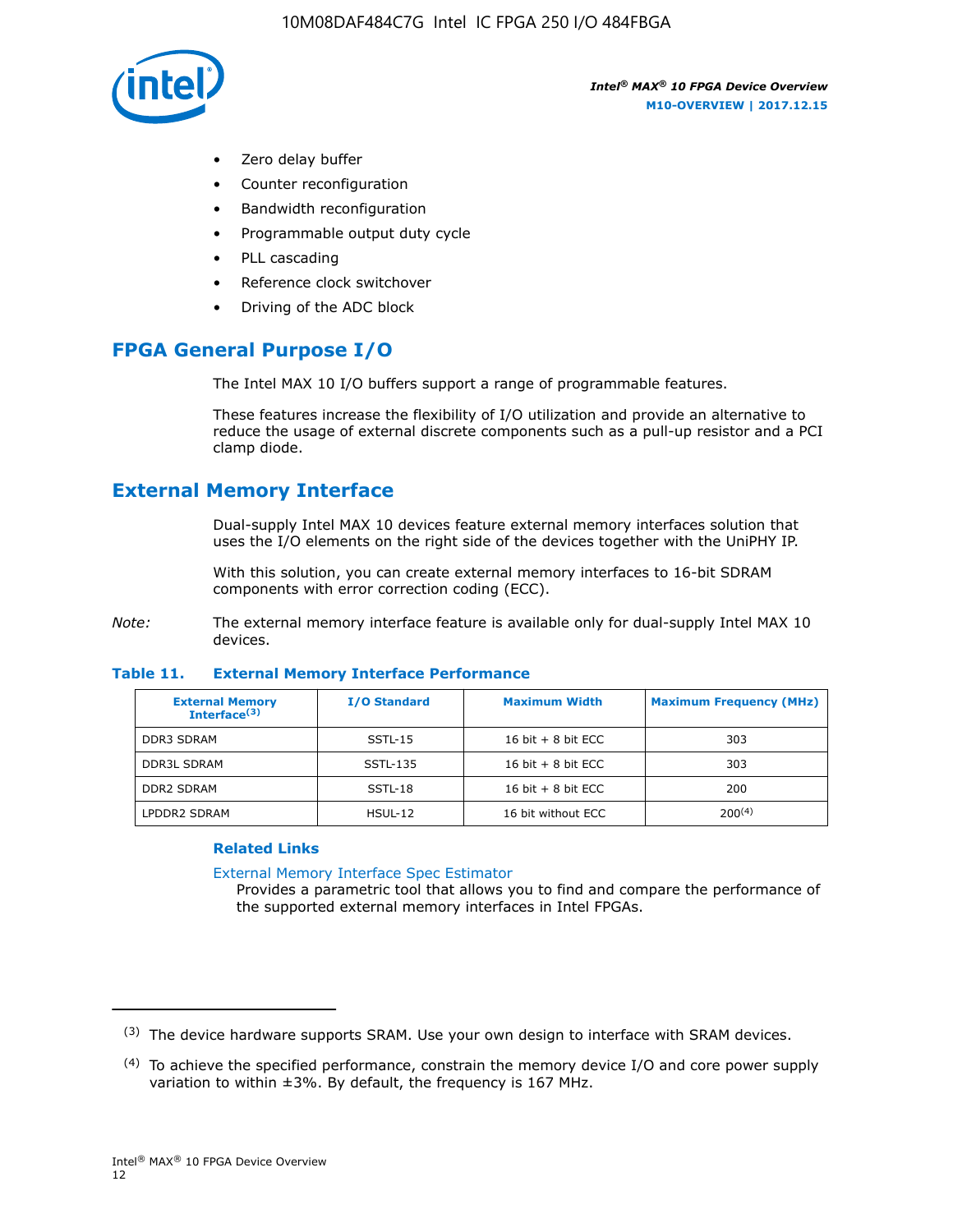

# **Configuration**

## **Table 12. Configuration Features**

| <b>Feature</b>                    | <b>Description</b>                                                                                                                                                                       |
|-----------------------------------|------------------------------------------------------------------------------------------------------------------------------------------------------------------------------------------|
| Dual configuration                | Stores two configuration images in the configuration flash memory (CFM)<br>Selects the first configuration image to load using the CONFIG SEL pin                                        |
| Design security                   | Supports 128-bit key with non-volatile key programming<br>Limits access of the JTAG instruction during power-up in the JTAG secure mode<br>Unique device ID for each Intel MAX 10 device |
| <b>SEU Mitigation</b>             | Auto-detects cyclic redundancy check (CRC) errors during configuration<br>Provides optional CRC error detection and identification in user mode                                          |
| Dual-purpose configuration<br>pin | Functions as configuration pins prior to user mode<br>Provides options to be used as configuration pin or user I/O pin in user mode                                                      |
| Configuration data<br>compression | Decompresses the compressed configuration bitstream data in real-time during<br>configuration<br>Reduces the size of configuration image stored in the CFM                               |
| Instant-on                        | Provides the fastest power-up mode for Intel MAX 10 devices.                                                                                                                             |

## **Table 13. Configuration Schemes for Intel MAX 10 Devices**

| <b>Configuration Scheme</b>   | <b>Compression</b>       | <b>Encryption</b> | <b>Dual Image</b><br><b>Configuration</b> | <b>Data Width</b> |
|-------------------------------|--------------------------|-------------------|-------------------------------------------|-------------------|
| <b>Internal Configuration</b> | Yes                      | Yes               | Yes                                       |                   |
| <b>JTAG</b>                   | $\overline{\phantom{a}}$ |                   | -                                         |                   |

## **Power Management**

## **Table 14. Power Options**

| <b>Power Options</b>                  | <b>Advantage</b>                                                                                                                        |  |
|---------------------------------------|-----------------------------------------------------------------------------------------------------------------------------------------|--|
| Single-supply device                  | Saves board space and costs.                                                                                                            |  |
| Dual-supply device                    | Consumes less power<br>Offers higher performance<br>$\bullet$                                                                           |  |
| Power management<br>controller scheme | Reduces dynamic power consumption when certain applications are in standby mode<br>Provides a fast wake-up time of less than 1 ms.<br>٠ |  |

# **Document Revision History for Intel MAX 10 FPGA Device Overview**

| <b>Date</b>   | <b>Version</b> | <b>Changes</b>                                                                                                                                                                                                                       |
|---------------|----------------|--------------------------------------------------------------------------------------------------------------------------------------------------------------------------------------------------------------------------------------|
| December 2017 | 2017.12.15     | Added the U324 package for the Intel MAX 10 single power supply<br>devices.<br>Updated the 10M02 GPIO and LVDS count in the Maximum Resource<br>Counts for Intel MAX 10 Devices table.<br>Updated the I/O vertical migration figure. |
| February 2017 | 2017.02.21     | Rebranded as Intel.                                                                                                                                                                                                                  |
|               |                |                                                                                                                                                                                                                                      |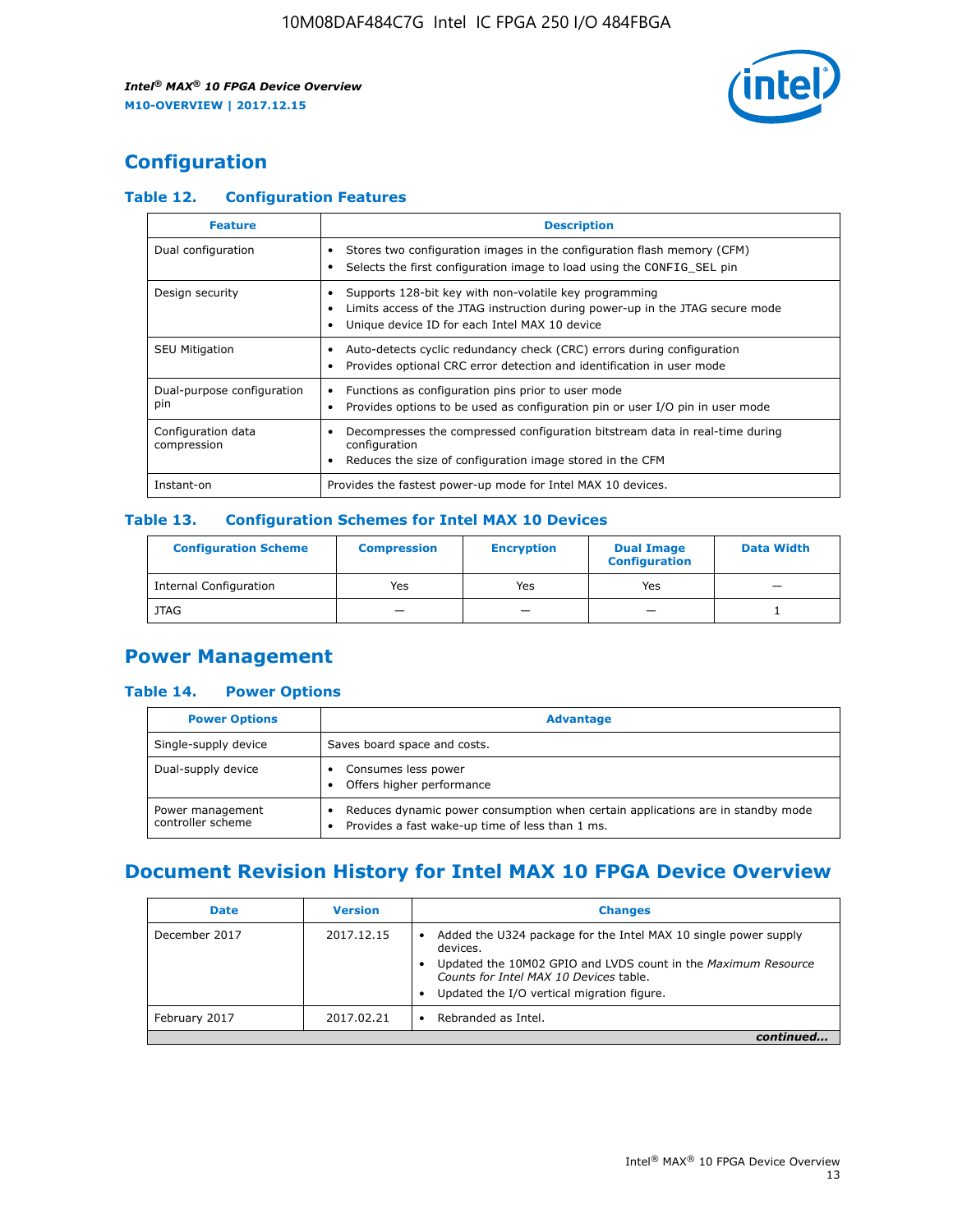

| <b>Date</b>    | <b>Version</b> | <b>Changes</b>                                                                                                                                                                                                                                                                                                                                                                                                                                                                                                                                                                                                                                                                                                                                                                                                                                                                                                                                                                                                                                                                                                                                                          |
|----------------|----------------|-------------------------------------------------------------------------------------------------------------------------------------------------------------------------------------------------------------------------------------------------------------------------------------------------------------------------------------------------------------------------------------------------------------------------------------------------------------------------------------------------------------------------------------------------------------------------------------------------------------------------------------------------------------------------------------------------------------------------------------------------------------------------------------------------------------------------------------------------------------------------------------------------------------------------------------------------------------------------------------------------------------------------------------------------------------------------------------------------------------------------------------------------------------------------|
| December 2016  | 2016.12.20     | • Updated EMIF information in the Summary of Features for Intel MAX 10<br>Devices table. EMIF is only supported in selected Intel MAX 10 device<br>density and package combinations, and for 600 Mbps performance, -6<br>device speed grade is required.<br>Updated the device ordering information to include P for leaded<br>$\bullet$<br>package.                                                                                                                                                                                                                                                                                                                                                                                                                                                                                                                                                                                                                                                                                                                                                                                                                    |
| May 2016       | 2016.05.02     | Removed all preliminary marks.<br>Update the ADC sampling rate description. The ADC feature monitors<br>$\bullet$<br>single-ended external inputs with a cumulative sampling rate of 25<br>kilosamples per second to 1 MSPS in normal mode.                                                                                                                                                                                                                                                                                                                                                                                                                                                                                                                                                                                                                                                                                                                                                                                                                                                                                                                             |
| November 2015  | 2015.11.02     | Removed SF feature from the device ordering information figure.<br>$\bullet$<br>Changed instances of Quartus II to Intel Quartus Prime.<br>$\bullet$                                                                                                                                                                                                                                                                                                                                                                                                                                                                                                                                                                                                                                                                                                                                                                                                                                                                                                                                                                                                                    |
| May 2015       | 2015.05.04     | Added clearer descriptions for the feature options listed in the device<br>$\bullet$<br>ordering information figure.<br>Updated the maximum dedicated LVDS transmitter count of 10M02<br>$\bullet$<br>device from 10 to 9.<br>• Removed the F672 package of the Intel MAX 10 10M25 device :<br>- Updated the devices I/O resources per package.<br>$-$ Updated the I/O vertical migration support.<br>- Updated the ADC vertical migration support.<br>Updated the maximum resources for 10M25 device:<br>$\bullet$<br>- Maximum GPIO from 380 to 360.<br>- Maximum dedicated LVDS transmitter from 26 to 24.<br>- Maximum emulated LVDS transmitter from 181 to 171.<br>- Maximum dedicated LVDS receiver from 181 to 171.<br>Added ADC information for the E144 package of the 10M04 device.<br>$\bullet$<br>Updated the ADC vertical migration diagram to clarify that there are<br>single ADC devices with eight and 16 dual function pins.<br>Removed the note about contacting Altera for DDR3, DDR3L, DDR2,<br>and LPDDR2 external memory interface support. The Intel Quartus<br>Prime software supports these external memory interfaces from version<br>15.0. |
| December 2014  | 2014.12.15     | Changed terms:<br>$\bullet$<br>- "dual image" to "dual configuration image"<br>- "dual-image configuration" to dual configuration"<br>Added memory initialization feature for Flash and Analog devices.<br>$\bullet$<br>Added maximum data retention capacity of up to 20 years for UFM<br>$\bullet$<br>feature.<br>Added maximum operating frequency of 7.25 MHz for serial interface<br>$\bullet$<br>for UFM feature.                                                                                                                                                                                                                                                                                                                                                                                                                                                                                                                                                                                                                                                                                                                                                 |
| September 2014 | 2014.09.22     | Initial release.                                                                                                                                                                                                                                                                                                                                                                                                                                                                                                                                                                                                                                                                                                                                                                                                                                                                                                                                                                                                                                                                                                                                                        |